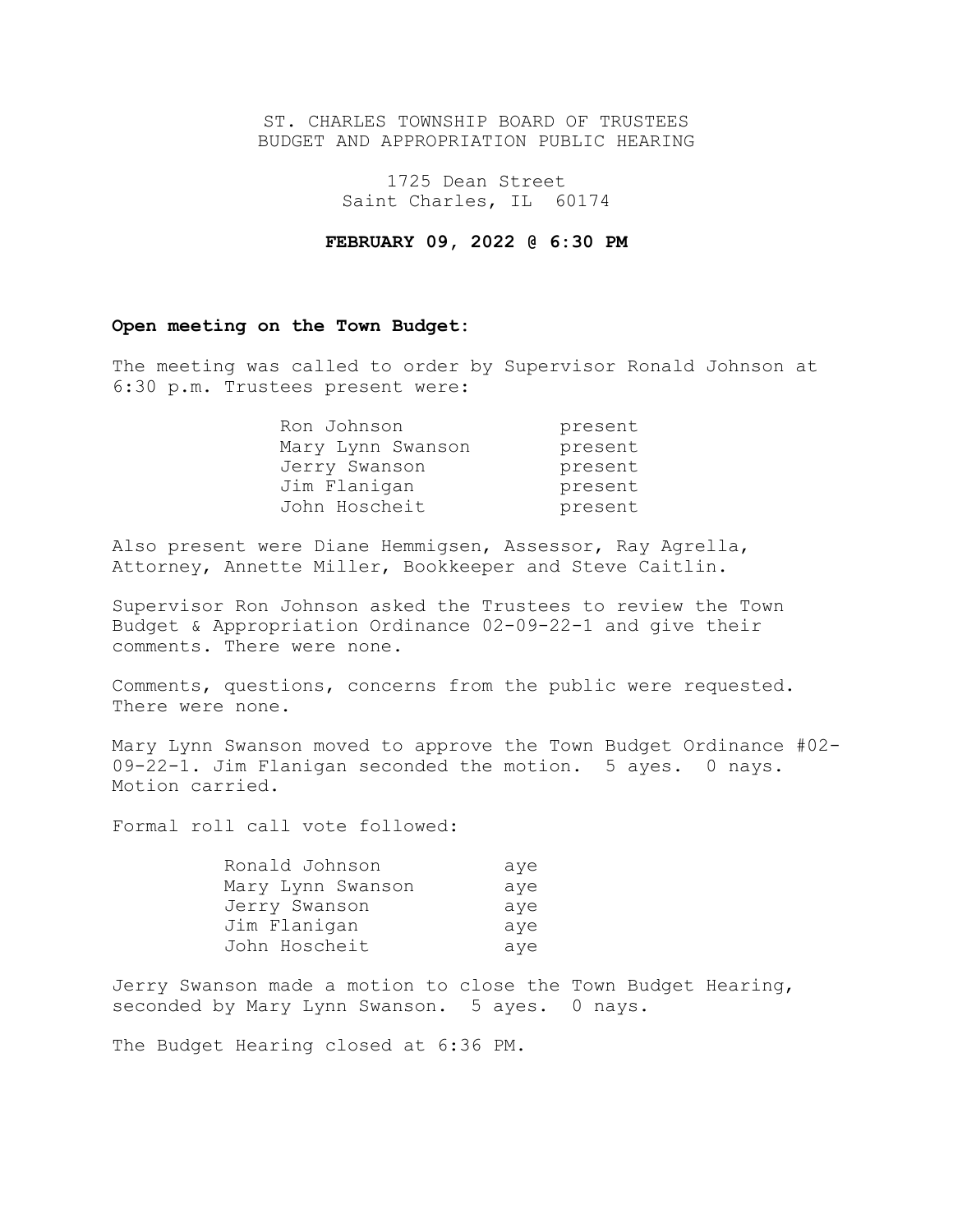### **Open meeting on the Road District Budget:**

The meeting was called to order by Supervisor Ronald Johnson at 6:40 PM. Trustees present were:

| Ron Johnson       | present |
|-------------------|---------|
| Mary Lynn Swanson | present |
| Jerry Swanson     | present |
| Jim Flanigan      | present |
| John Hoscheit     | present |

Supervisor Ron Johnson asked the Trustees to review the Road District Budget & Appropriation Ordinance 02-09-22-2 and give their comments.

Jim Flanigan asked if \$296,500.00 in the snow removal line item was for personnel. Supervisor Johnson explained that this was for salt.

Comments, questions, concerns from the public were requested. There were none.

Ron Johnson requested that the Trustees adopt Single Township Road District Budget & Appropriation Ordinance 02-09-22-2.

Mary Lynn Swanson made a motion to adopt Ordinance 02-09-22-2, seconded by John Hoscheit. 5 ayes. 0 nays. Motion carried.

Formal roll call vote followed:

| Ronald Johnson    | aye |
|-------------------|-----|
| Mary Lynn Swanson | aye |
| Jerry Swanson     | aye |
| Jim Flanigan      | aye |
| John Hoscheit     | aye |

Mary Lynn Swanson made a motion to close the Road District Budget Hearing, seconded by Jerry Swanson. 5 ayes. 0 nays.

The Budget Hearing closed at 6:46 PM.

### **Open meeting on the Cemetery Budget:**

The meeting was called to order by Supervisor Ronald Johnson at 6:50 PM. Trustees present were:

| Ron Johnson       | present |
|-------------------|---------|
| Mary Lynn Swanson | present |
| Jerry Swanson     | present |
| Jim Flanigan      | present |
| John Hoscheit     | present |